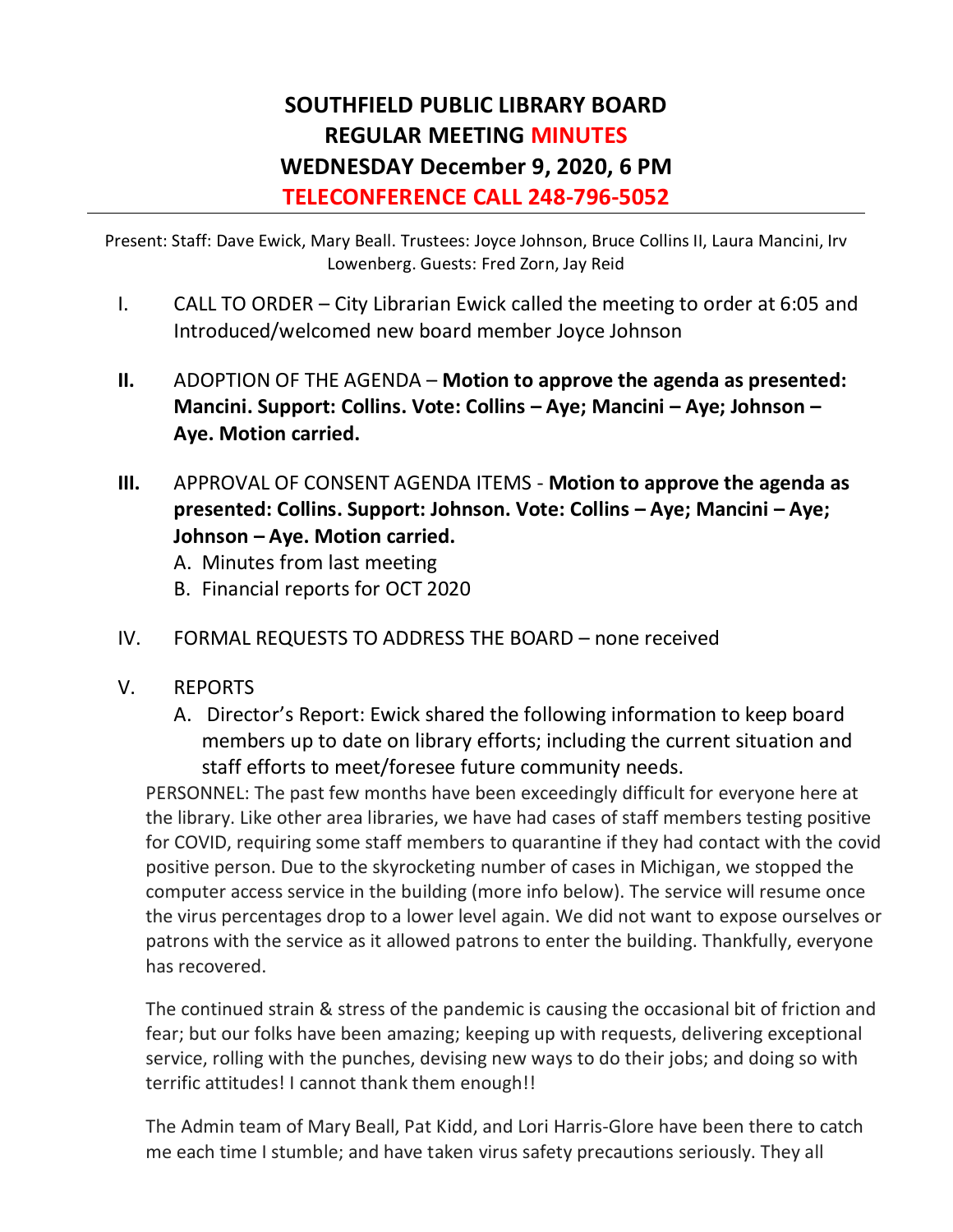stepped up again and again. Mary covered for me when I had to take FMLA leave with flying colors. She developed great connections with Fred Zorn and the City. The team works well together and has my gratitude!

We suspended allowing patrons into the building for computer use when the City suspended all "in-person" services about a month ago. We agreed with that decision, but it places several staff members in a precarious position. Many of our part time staff basically became unemployed until we call them back.

**DIRECTOR's REQUEST:** *Could the board make a resolution to pay those persons who cannot work during pandemic shutdowns? Such an action may not result in the City approving this pay but would increase the possibility of it. No additional hours have been added to the COVID pay in months. Staff members have run out of health bank hours, and unless they are furloughed or laid off by the City they do not qualify for unemployment pay. City Administrator Zorn supported such an action and noted that it will assist him in his discussions with City Council on it. He noted that the Library and Courts have the greatest number of non-career workers.* 

**MOTION that the library continue to pay all staff members during COVID shutdowns, even if they are unable to work from home due to their specific duties: Mancini. Support: Collins. Discussion: Mancini noted that the library invests much time & money in seeking out and training individuals; and should support them throughout the pandemic. Vote: Vote: Collins – Aye; Mancini – Aye; Johnson – Aye. Motion carried.**

**COVID Safety:** steps enacted to protect staff members (and the public), including:

- We are communicating consistently with other libraries and the City, participating in COVID related webinars, and following safety protocols.
- Installation of Plexiglas barriers between staff members in their work rooms and at public service desks (including the drive-up window).
- Created a computer lab in the large meeting room with a maximum of 8 patrons at any one time to provide ample space between people (with Plexiglas there also).
- All returned materials are quarantined for 72 hours before being handled by staff.
- We conduct daily temperature checks on each staff member before they go to work, with a City sanctioned daily survey asking questions to ensure safety.
- Posters throughout the library remind us to wash our hands frequently, keep social distance, etc.
- Hand sanitizer is placed all over the building.
- Toilets & sinks have been retro-fit to be touchless.
- Masks are required while inside.
- Gloves are provided to staff who need them.
- Work schedules have been revised to reduce the number of staff in each area at all times.
- Those who can work from home are encouraged to do so (with approval and appropriate supervision/reporting).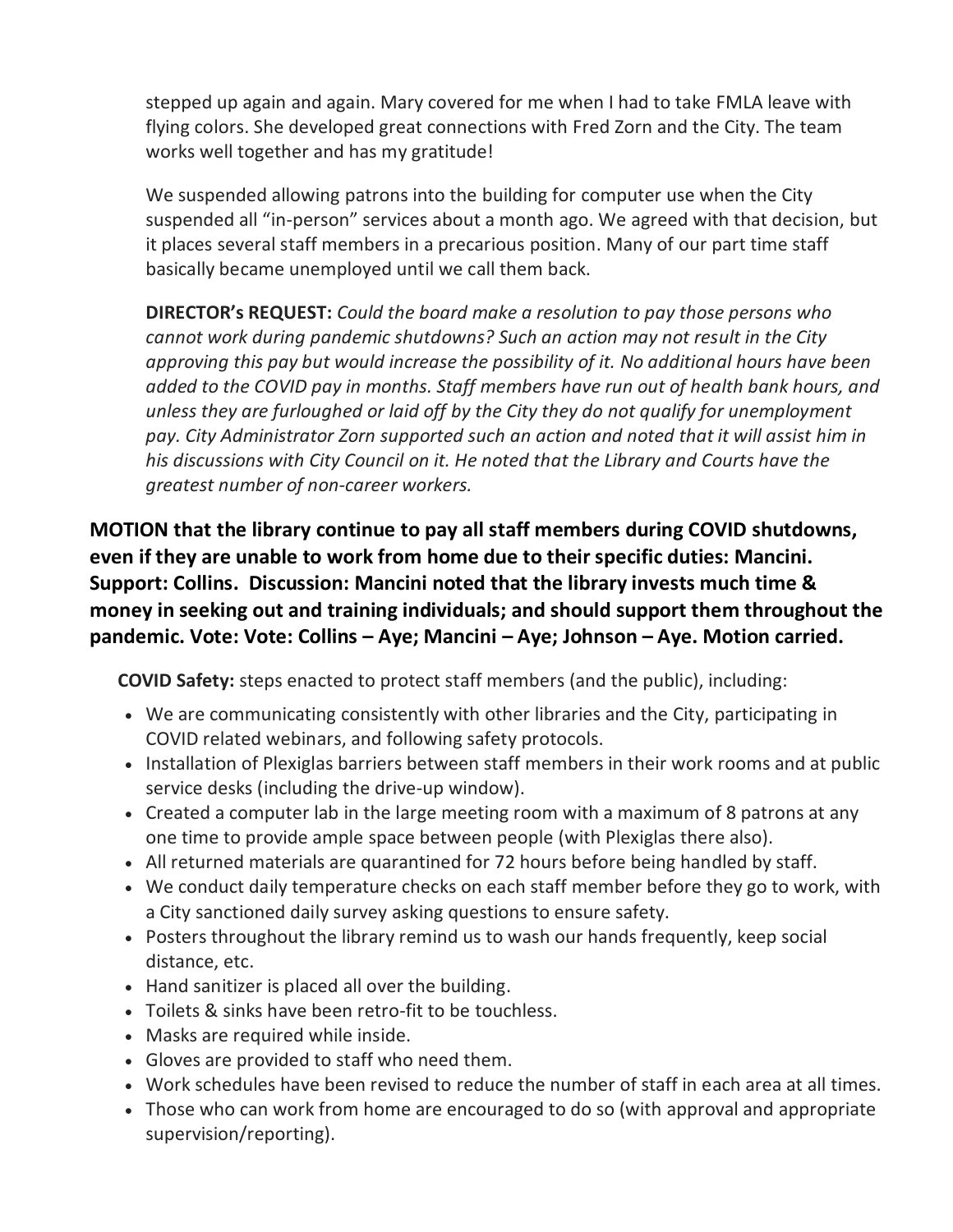CARES ACT Update: The City request for reimbursement of COVID-19 expenditures at the library was approved by Oakland County in the amount of \$539,294.13. Reimbursed costs include: Health & Safety Hours (inc. benefits) from March-June; installation of touchless plumbing fixtures, and Plexiglas safety barriers.

SERVICES: Currently Support division has the drive-up window going full steam, with InterLibrary Loan available through MeL. We have beefed up the online offerings we provide. We're investigating tutoring services with the plan to add one soon. Both the Adult & Youth divisions have librarians scheduled at the desk to answer phone reference questions and fill material requests. Our Wi-Fi is available 24/7 for patron use – we often see cars in the parking lot sitting there to take advantage of the free Wi-Fi. We continue to expand the collection with new materials. Outreach division has continually updated our online social media, converted the paper newsletter to online, and has maintained communication within & outside the library as changes to services, programs, & hours change.

PROGRAMS: Our Adult & Youth divisions have used their creativity to put together online offerings at a good clip; and the Tech division is the network glue making sure everything works well. They've put together online Storytime and Book Discussion Groups; and added Book Chats, to name a few. We have partnered more than ever with the City Parks & Recreation Dept. for programs throughout the pandemic. It's been a very creative time despite the limitations!

IDEAS for FUTURE: The managerial team is always looking at ways we can serve the community in new and/or improved ways. We felt that one way to expand our reach would be to take the library outside our doors in some way. Each idea is being researched by librarians, but I wanted to share some ideas.

1. Delivery - there are people who can/will not journey to the building itself. While it isn't far, it still may be out of reach for some…so we identified a variety of possible ways to bring our materials closer to people. Each of these identified options would require a sizable investment and much planning. Board approval would be sought prior to implementation.

- A. Bookmobile this would bring a small collection (and requests) to various parts of the community. We could set up a schedule and have it wait in different locations for several hours on different days.
- B. Books by Mail this service would use the USPS to send materials directly to those who sign up for the service, starting with the homebound.
- C. Lockers such a service would see the library purchase and install specially designed lockers in locations around the City that patrons could access 24/7. We'd have to get permissions from property owners whose locations we wanted to use; and add electricity.

2. Expansion of online services & materials – while this has been our plan for years, the pandemic has accelerated the need tremendously.